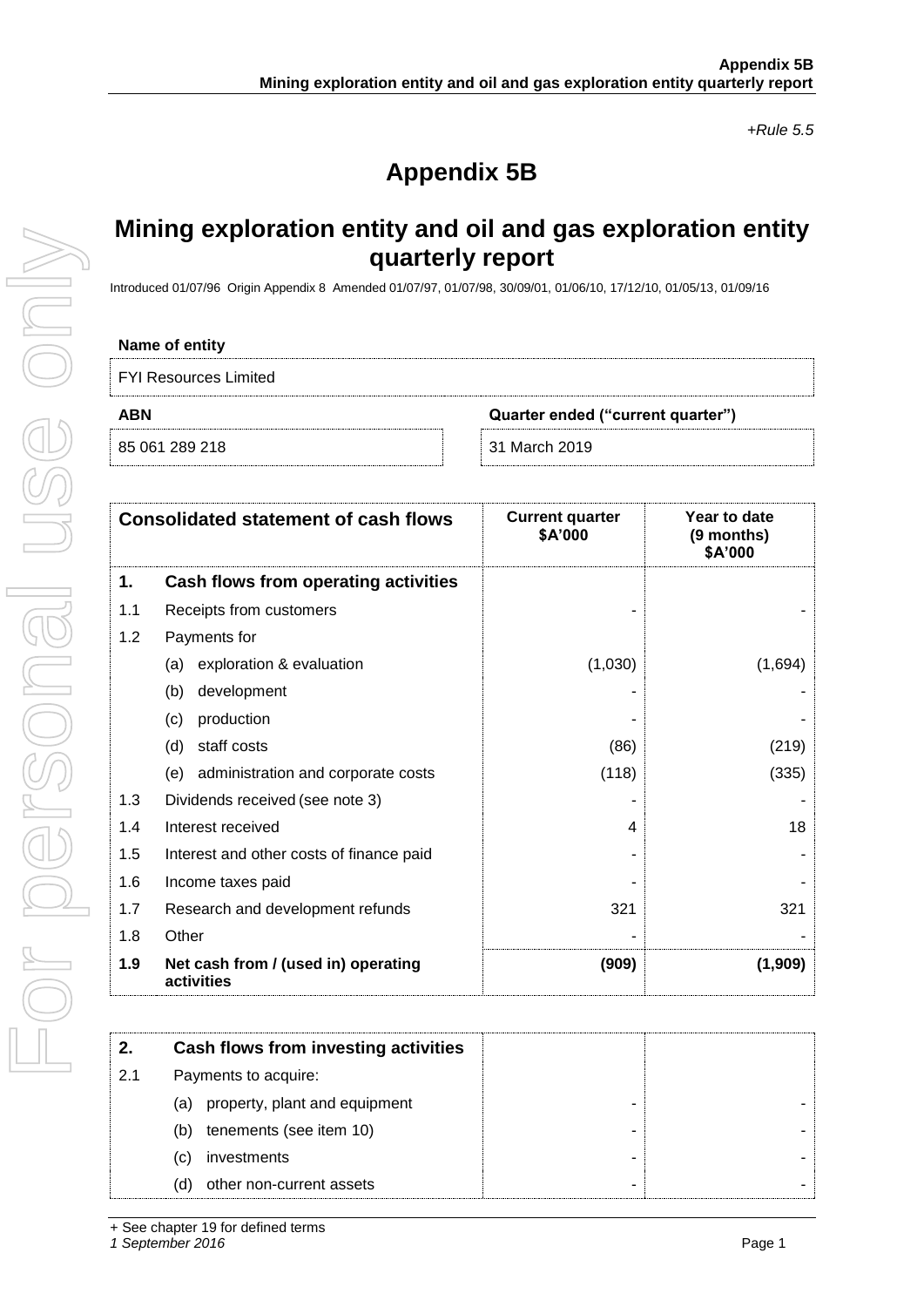|     | <b>Consolidated statement of cash flows</b>       | <b>Current quarter</b><br>\$A'000 | Year to date<br>(9 months)<br>\$A'000 |
|-----|---------------------------------------------------|-----------------------------------|---------------------------------------|
| 2.2 | Proceeds from the disposal of:                    |                                   |                                       |
|     | property, plant and equipment<br>(a)              |                                   |                                       |
|     | tenements (see item 10)<br>(b)                    |                                   |                                       |
|     | (c)<br>investments                                |                                   |                                       |
|     | (d)<br>other non-current assets                   |                                   |                                       |
| 2.3 | Cash flows from loans to other entities           |                                   |                                       |
| 2.4 | Dividends received (see note 3)                   |                                   |                                       |
| 2.5 | Other (provide details if material)               |                                   |                                       |
| 2.6 | Net cash from / (used in) investing<br>activities |                                   |                                       |

| 3.   | Cash flows from financing activities                                           |     |     |
|------|--------------------------------------------------------------------------------|-----|-----|
| 3.1  | Proceeds from issues of shares                                                 |     |     |
| 3.2  | Proceeds from issue of convertible notes                                       |     |     |
| 3.3  | Proceeds from exercise of share options                                        |     | 51  |
| 3.4  | Transaction costs related to issues of<br>shares, convertible notes or options |     | (4) |
| 3.5  | Proceeds from borrowings                                                       |     |     |
| 3.6  | Repayment of borrowings                                                        |     |     |
| 3.7  | Transaction costs related to loans and<br>borrowings                           |     |     |
| 3.8  | Dividends paid                                                                 |     |     |
| 3.9  | Other (advance on R&D tax rebate)                                              | 299 | 299 |
| 3.10 | Net cash from / (used in) financing<br>activities                              | 299 | 346 |

| 4.  | Net increase / (decrease) in cash and<br>cash equivalents for the period |       |         |
|-----|--------------------------------------------------------------------------|-------|---------|
| 4.1 | Cash and cash equivalents at beginning of<br>period                      | 1,939 | 2,889   |
| 4.2 | Net cash from / (used in) operating<br>activities (item 1.9 above)       | (909) | (1,909) |
| 4.3 | Net cash from / (used in) investing activities<br>(item 2.6 above)       |       |         |
| 4.4 | Net cash from / (used in) financing activities<br>(item 3.10 above)      | 299   | 346     |
| 4.5 | Effect of movement in exchange rates on<br>cash held                     |       |         |
| 4.6 | Cash and cash equivalents at end of<br>period                            | 1,326 | 1,326   |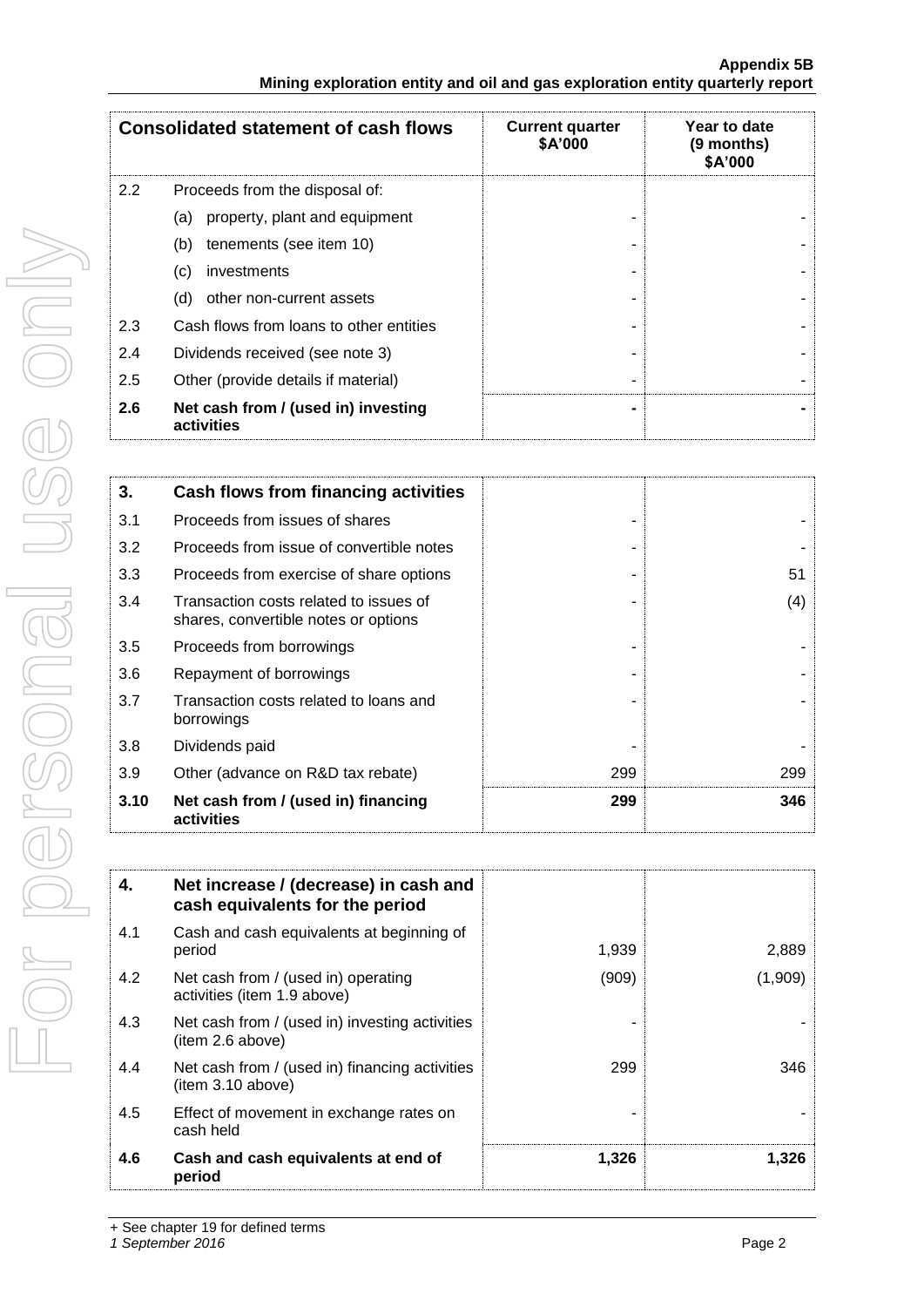| 5.  | Reconciliation of cash and cash<br>equivalents<br>at the end of the quarter (as shown in the<br>consolidated statement of cash flows) to the<br>related items in the accounts | <b>Current quarter</b><br>\$A'000 | <b>Previous quarter</b><br>\$A'000 |
|-----|-------------------------------------------------------------------------------------------------------------------------------------------------------------------------------|-----------------------------------|------------------------------------|
| 5.1 | <b>Bank balances</b>                                                                                                                                                          | 1.326                             | 1,936                              |
| 5.2 | Call deposits                                                                                                                                                                 |                                   |                                    |
| 5.3 | <b>Bank overdrafts</b>                                                                                                                                                        |                                   |                                    |
| 5.4 | Other (provide details)                                                                                                                                                       | ۰                                 |                                    |
| 5.5 | Cash and cash equivalents at end of<br>quarter (should equal item 4.6 above)                                                                                                  | 1.326                             | 1,936                              |

| 6.                                                                                 | Payments to directors of the entity and their associates                                                    | <b>Current quarter</b><br><b>\$A'000</b> |
|------------------------------------------------------------------------------------|-------------------------------------------------------------------------------------------------------------|------------------------------------------|
| 6.1                                                                                | Aggregate amount of payments to these parties included in item 1.2                                          | 86                                       |
| 6.2                                                                                | Aggregate amount of cash flow from loans to these parties included<br>in item $2.3$                         |                                          |
| 6.3                                                                                | Include below any explanation necessary to understand the transactions included in<br>items $6.1$ and $6.2$ |                                          |
| Payment of fees to executive and non-executive directors including superannuation. |                                                                                                             |                                          |

| 7.  | Payments to related entities of the entity and their<br>associates                                          | <b>Current quarter</b><br><b>\$A'000</b> |
|-----|-------------------------------------------------------------------------------------------------------------|------------------------------------------|
| 7.1 | Aggregate amount of payments to these parties included in item 1.2                                          |                                          |
| 7.2 | Aggregate amount of cash flow from loans to these parties included<br>in item $2.3$                         |                                          |
| 7.3 | Include below any explanation necessary to understand the transactions included in<br>items $7.1$ and $7.2$ |                                          |
|     |                                                                                                             |                                          |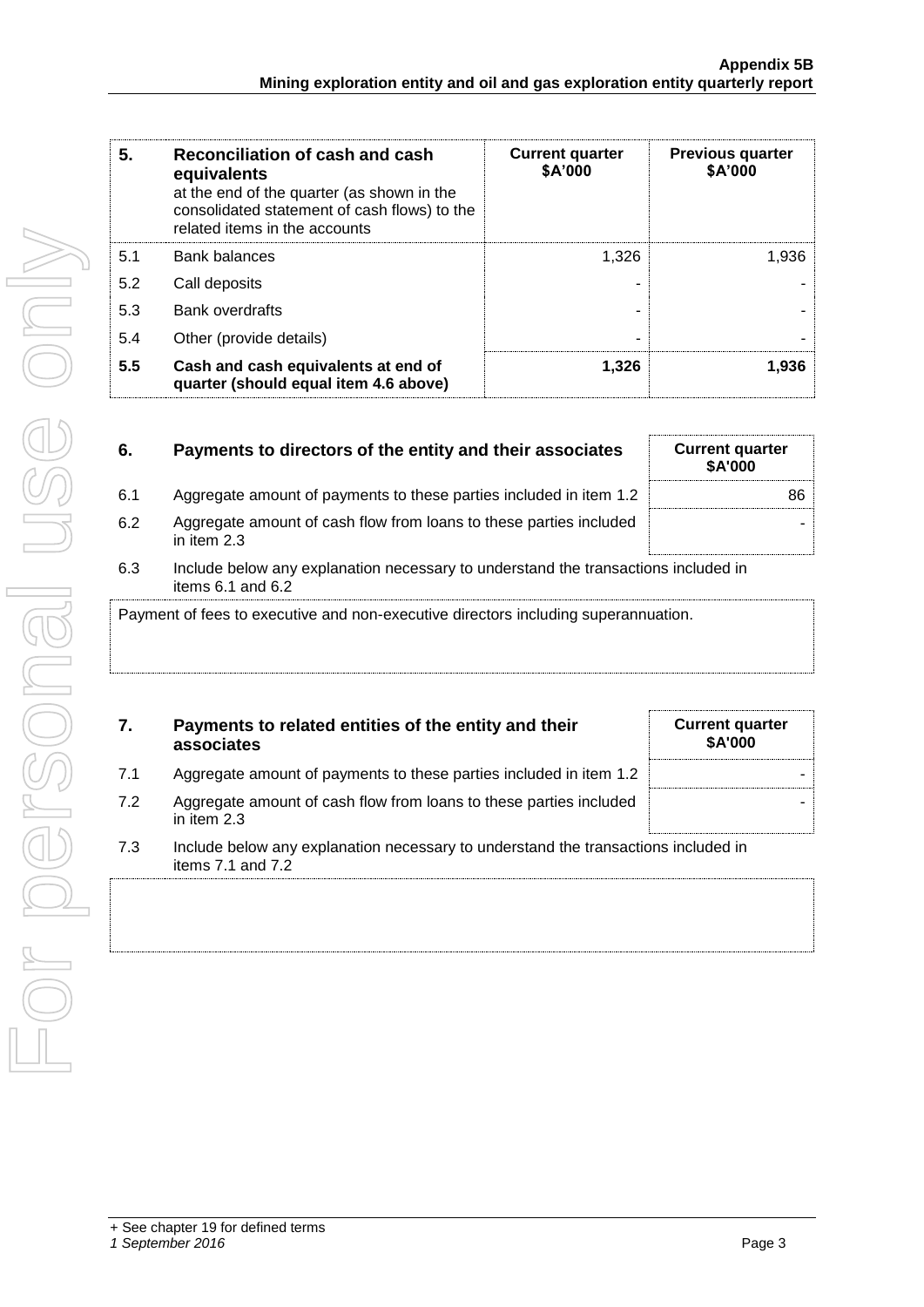| 8. | <b>Financing facilities available</b> |
|----|---------------------------------------|
|    | Add notes as necessary for an         |
|    | understanding of the position         |

- 8.1 Loan facilities
- 8.2 Credit standby arrangements
- 8.3 Other (advance on estimated R&D tax rebate)

| <b>Total facility amount</b><br>at quarter end<br>\$A'000 | Amount drawn at<br>quarter end<br>\$A'000 |
|-----------------------------------------------------------|-------------------------------------------|
|                                                           |                                           |
|                                                           |                                           |
| 1.100                                                     |                                           |

8.4 Include below a description of each facility above, including the lender, interest rate and whether it is secured or unsecured. If any additional facilities have been entered into or are proposed to be entered into after quarter end, include details of those facilities as well.

The Company has arranged the forward payment of its estimated 2019 R&D tax rebate through Innovative Technology Funding Pty Ltd. The advance is for up to \$1.1 million being 80% of its expected tax rebate resulting from eligible R&D expenditure for the current financial year. The principal and accrued interest (at 15% p.a.) for the facility is repayable out of the actual tax refunded, expected to be received during November 2019. The facility is for a maximum of 12 months and is secured against the Company's R&D offset rebate.

| 9.  | <b>Estimated cash outflows for next quarter</b> | \$A'000 |
|-----|-------------------------------------------------|---------|
| 9.1 | Exploration and evaluation                      | (510)   |
| 9.2 | Development                                     |         |
| 9.3 | Production                                      |         |
| 9.4 | Staff costs                                     | (210)   |
| 9.5 | Administration and corporate costs              | (110)   |
| 9.6 | Other (provide details if material)             |         |
| 9.7 | <b>Total estimated cash outflows</b>            | (830)   |

| 10.  | <b>Changes in</b><br>tenements<br>(items $2.1(b)$ and<br>$2.2(b)$ above)                          | <b>Tenement</b><br>reference<br>and<br><b>location</b> | Nature of interest | Interest at<br>beginning<br>of quarter | <b>Interest</b><br>at end of<br>quarter |
|------|---------------------------------------------------------------------------------------------------|--------------------------------------------------------|--------------------|----------------------------------------|-----------------------------------------|
| 10.1 | Interests in mining<br>tenements and<br>petroleum tenements<br>lapsed, relinquished<br>or reduced |                                                        |                    |                                        |                                         |
| 10.2 | Interests in mining<br>tenements and<br>petroleum tenements<br>acquired or increased              |                                                        |                    |                                        |                                         |